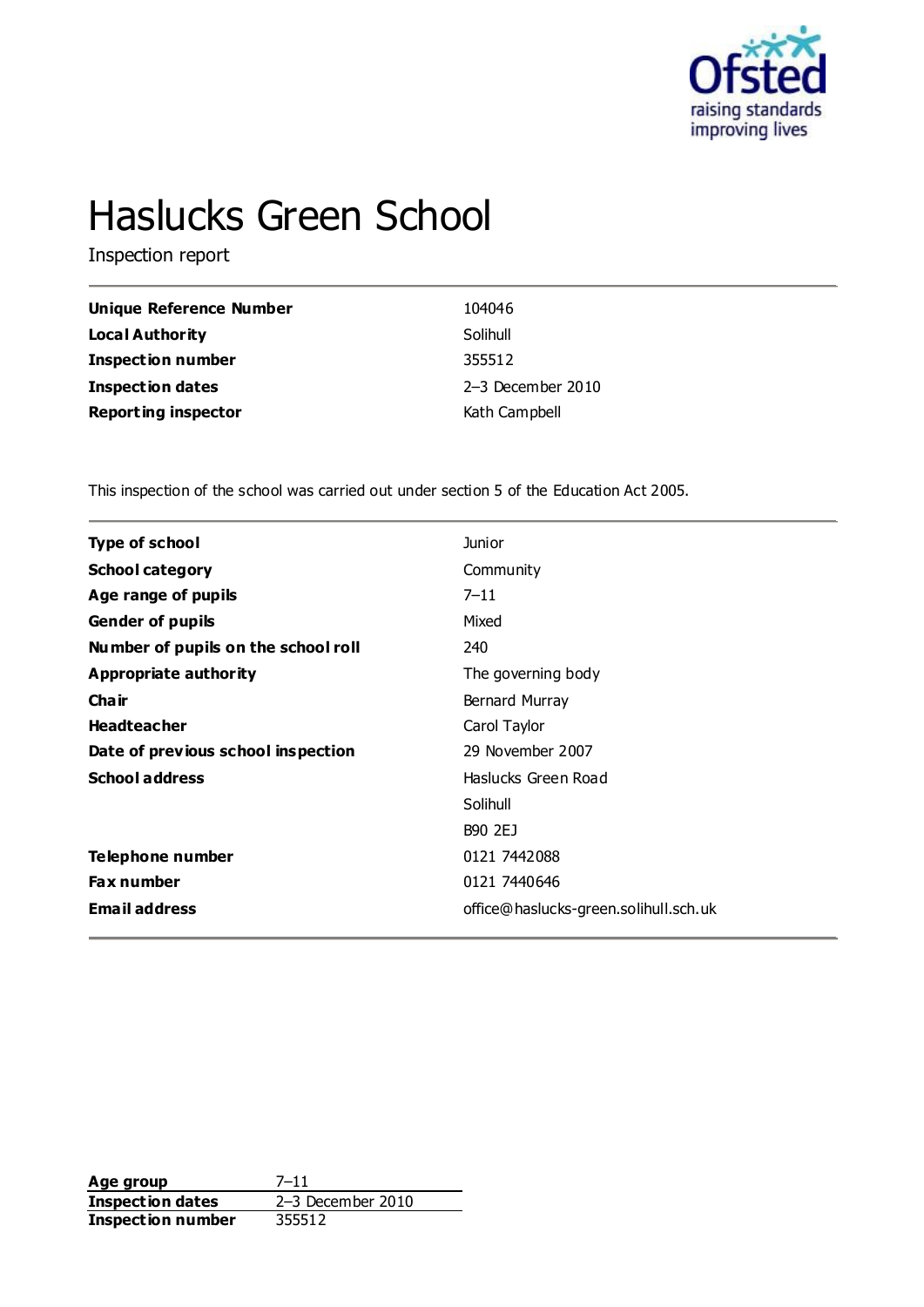The Office for Standards in Education, Children's Services and Skills (Ofsted) regulates and inspects to achieve excellence in the care of children and young people, and in education and skills for learners of all ages. It regulates and inspects childcare and children's social care, and inspects the Children and Family Court Advisory Support Service (Cafcass), schools, colleges, initial teacher training, work-based learning and skills training, adult and community learning, and education and training in prisons and other secure establishments. It assesses council children's services, and inspects services for looked after children, safeguarding and child protection.

Further copies of this report are obtainable from the school. Under the Education Act 2005, the school must provide a copy of this report free of charge to certain categories of people. A charge not exceeding the full cost of reproduction may be made for any other copies supplied.

If you would like a copy of this document in a different format, such as large print or Braille, please telephone 0300 1234 234, or email **[enquiries@ofsted.gov.uk](mailto:enquiries@ofsted.gov.uk)**.

You may copy all or parts of this document for non-commercial educational purposes, as long as you give details of the source and date of publication and do not alter the documentation in any way.

To receive regular email alerts about new publications, including survey reports and school inspection reports, please visit our website and go to 'Subscribe'.

Royal Exchange Buildings St Ann's Square Manchester M2 7LA T: 0300 1234 234 Textphone: 0161 618 8524 E: **[enquiries@ofsted.gov.uk](mailto:enquiries@ofsted.gov.uk)**

W: **[www.ofsted.gov.uk](http://www.ofsted.gov.uk/)**

© Crown copyright 2010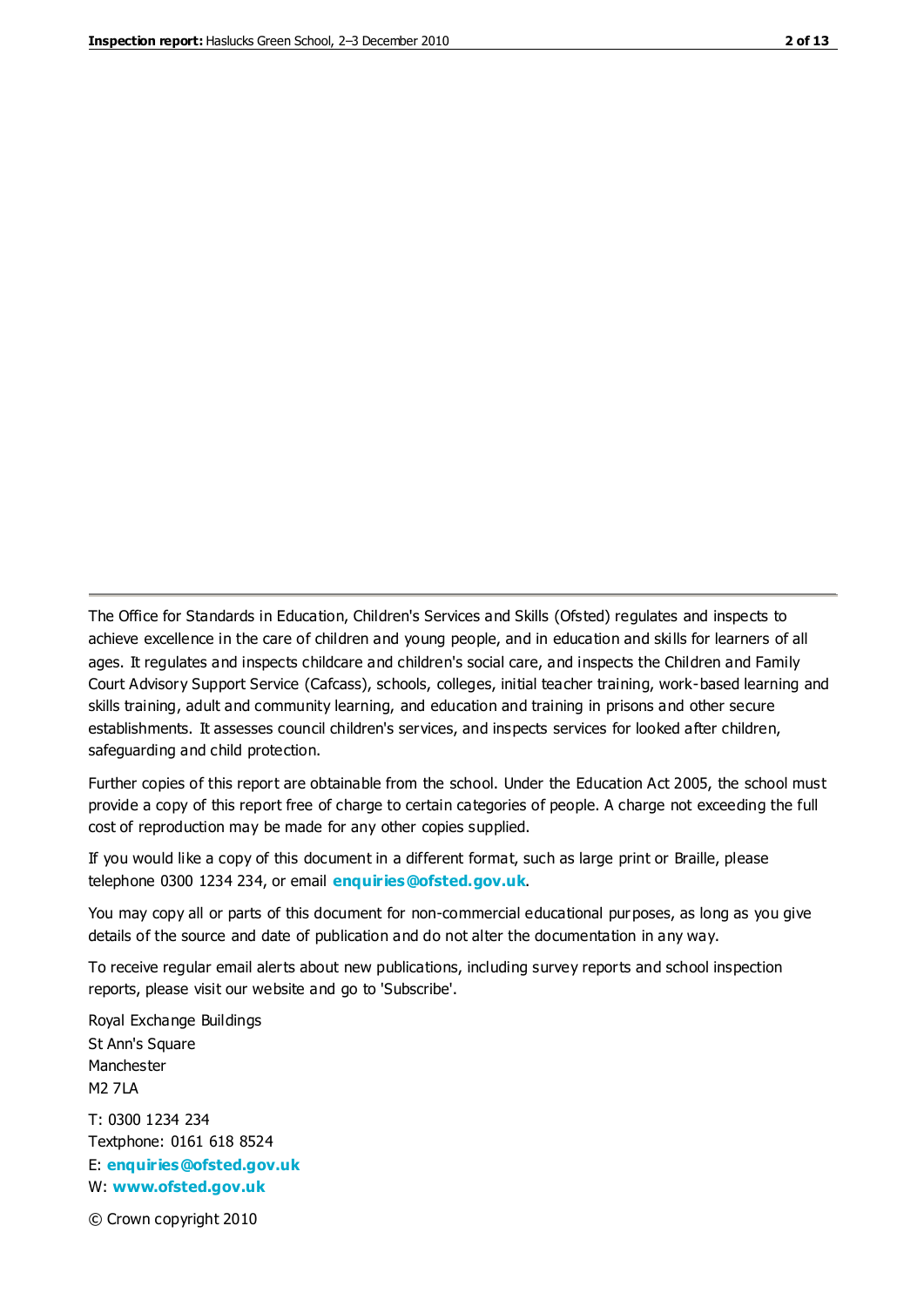# **Introduction**

This inspection was carried out by two additional inspectors. The inspectors visited 15 lessons and observed 10 teachers. One lesson was jointly observed with the headteacher. Inspectors held meetings with members of the governing body, staff and pupils. They also spoke informally to parents and carers. They observed the work of the school and looked at a wide range of documentation including teachers' planning, information about pupils' progress, child protection and safeguarding procedures. They looked at pupils' work and scrutinised 100 questionnaires completed by pupils and 76 by parents and carers.

The inspection team reviewed many aspects of the school's work. It looked in detail at the following:

- whether the progress and achievement of different groups is high enough
- $\blacksquare$  the effectiveness of the school's tracking and assessment procedures in identifying potential underachievement, particularly of more-able pupils
- $\blacksquare$  the extent to which assessment information is used to provide sufficient challenge and help pupils improve, particularly in mathematics
- whether leaders and managers at all levels and governors monitor the impact of initiatives with sufficient rigour and precision to drive through improvement.

# **Information about the school**

Haslucks Green is an average sized school that serves a residential area close to the centre of Shirley. Most pupils are from a White British background and the proportion of pupils who speak English as an additional language is below average. The number of pupils known to be entitled to free school meals is low. The proportion of pupils with special educational needs and/or disabilities is similar to that found in other schools and the number of pupils with a statement of special educational needs is above average. The school has received numerous awards in recognition of its work, including Activemark, Artsmark Gold, the Healthy Schools and Eco silver awards.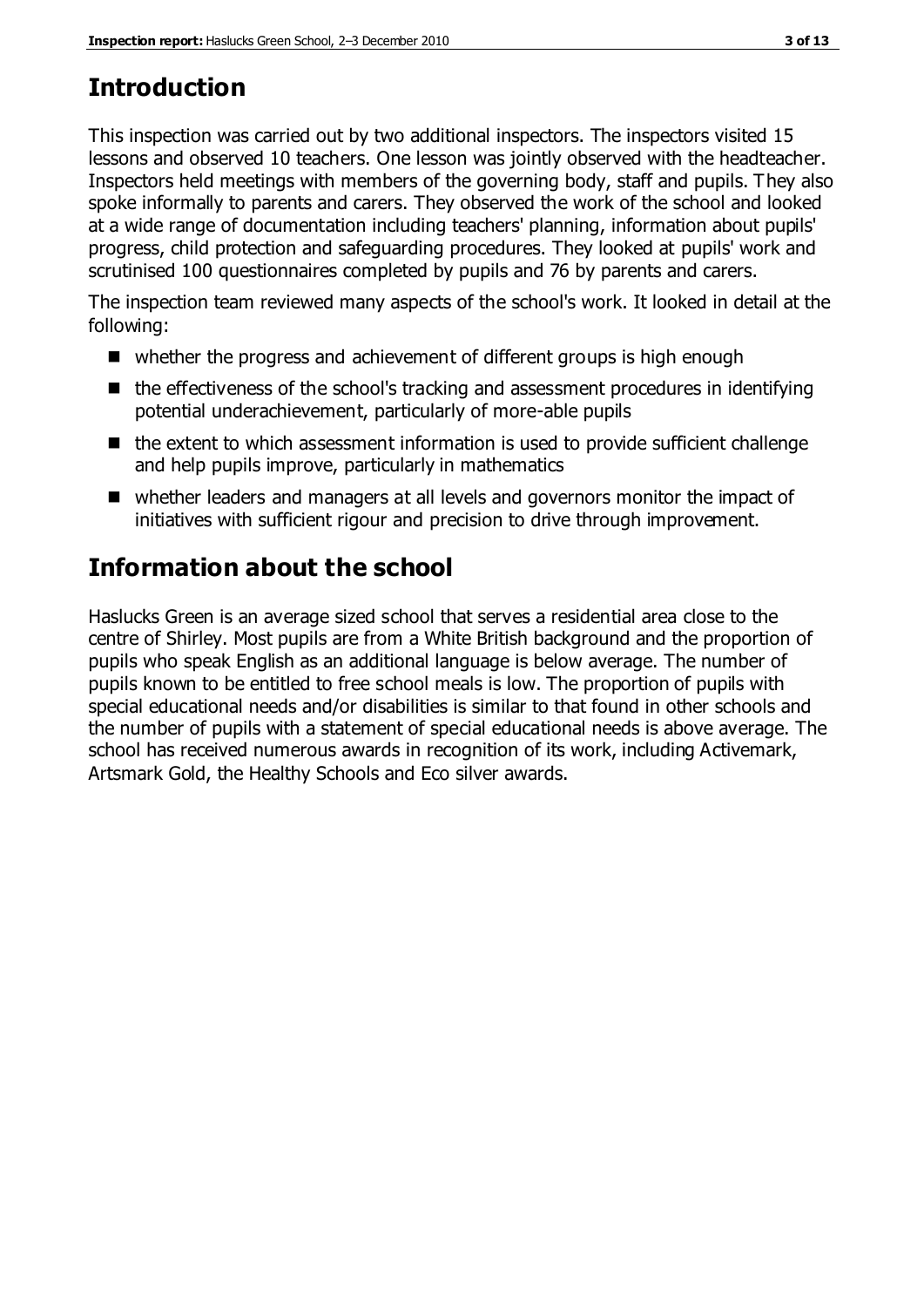**Inspection grades: 1 is outstanding, 2 is good, 3 is satisfactory, and 4 is inadequate** Please turn to the glossary for a description of the grades and inspection terms

## **Inspection judgements**

| Overall effectiveness: how good is the school?  |  |
|-------------------------------------------------|--|
| The school's capacity for sustained improvement |  |

## **Main findings**

Haslucks Green is a satisfactory school. There are notable strengths in the care, guidance and support provided for pupils, resulting in good personal development.

Attendance is excellent because pupils greatly enjoy coming to school. It is evident from questionnaires completed by parents, carers and pupils that most are proud to be part of the school. As one parent commented, 'My child has really blossomed here'. The headteacher has created an environment where staff feel valued. They work closely as a team and share the same ambitions for improving the school.

Pupils make satisfactory progress from their starting points and typically reach above average standards by the end of Year 6. In 2010 the school made a concerted effort to reverse a two year dip in English standards. Initiatives designed to engage boys' interest and encourage greater enthusiasm for writing, were particularly effective and contributed to good improvement in standards, especially at higher levels. Although further work remains to be done, the upward trend in English is evident in pupils' current work. The school is now turning its attention to securing a similar improvement in mathematics where the picture has not been as positive. Until recently, some more able pupils did not reach the levels of which they were capable because not enough was asked of them. Recently improved systems for tracking the progress of individual pupils ensure underachievement is identified much earlier than in the past. As a result, more-able pupils, particularly those in Year 6, currently make good progress because they receive the right level of challenge. Although some strategies are relatively new and have not had time to have an impact on attainment, inspection evidence shows that standards in mathematics are progressively improving.

Although almost half of the teaching observed during the inspection was good, the overall quality is not yet strong enough to ensure learning and progress are consistently good throughout the school. Sometimes, in teachers' quest to make activities interesting and relevant, the focus on what pupils are learning is lost. Information from recent assessments has been used well to organise pupils into targeted groups for numeracy and this is starting to have a positive impact on standards. However, there are inconsistencies within teaching and not all teachers have high enough expectations. Many do not show pupils the next step forward when they mark their work. The curriculum has a richness and diversity that motivates pupils well. The high uptake on a wide range of extra curricular clubs adds much to pupils' enjoyment. Planned opportunities for pupils to consolidate and extend skills across different subjects are becoming a more integral part of learning but are not yet sufficiently strongly developed. Through very effective links with partner institutions, pupils have well-rounded attitudes to healthy lifestyles. The school's caring environment works particularly well with supporting pupils whose circumstances make them vulnerable, enabling them to participate fully in school life.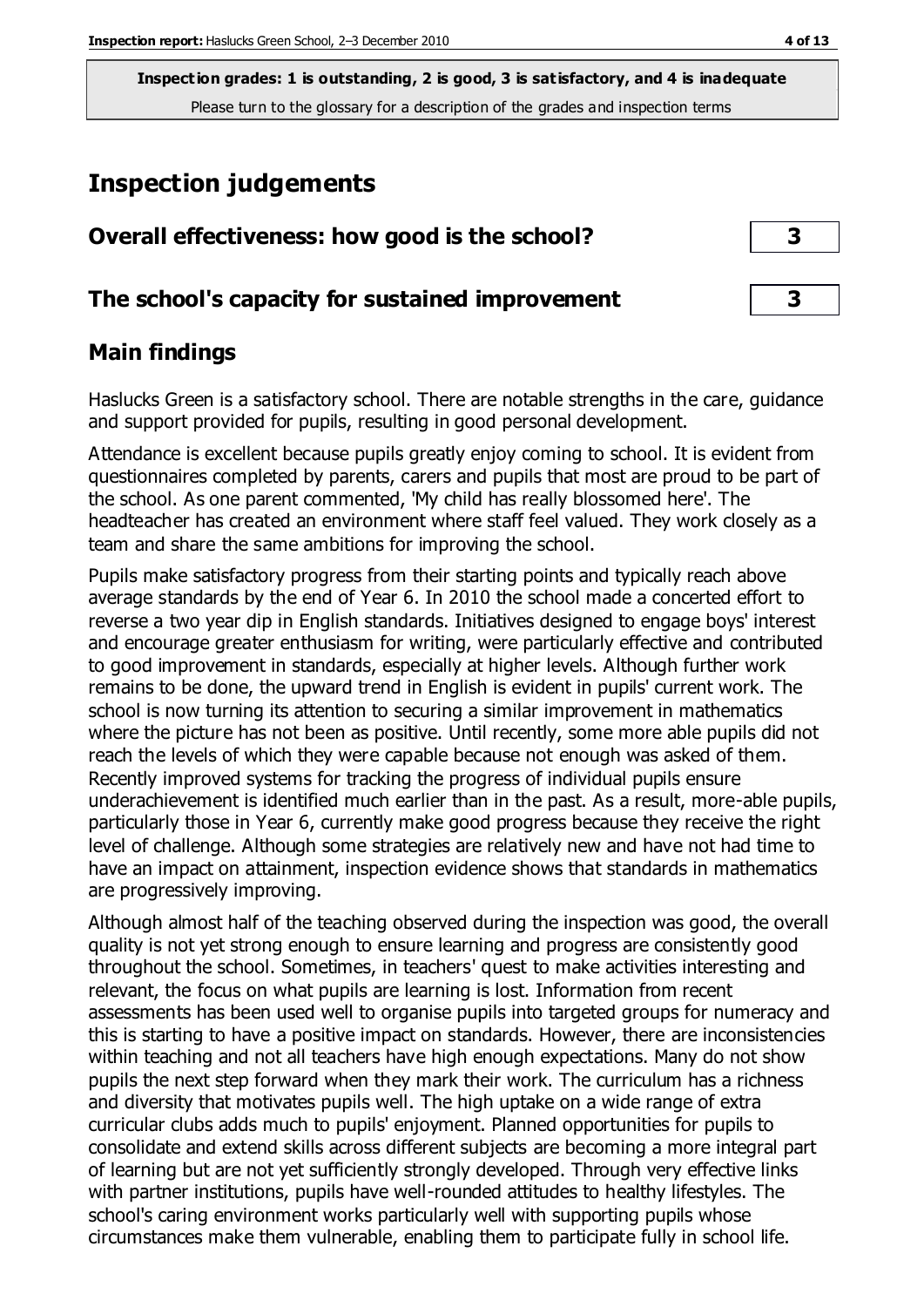#### **Inspection grades: 1 is outstanding, 2 is good, 3 is satisfactory, and 4 is inadequate** Please turn to the glossary for a description of the grades and inspection terms

The school's leaders accurately identify the right priorities for moving the school forward. However, self-evaluation is sometimes over optimistic, particularly about the quality of teaching and learning. This is because it is based on pupils' personal outcomes, rather than on their satisfactory academic progress. Senior leaders monitor the work of the school satisfactorily, although not always with enough precision. Although many governors have a good level of involvement and ensure that pupils are safe and well cared for, they do not always have enough first hand knowledge to hold the school to account for standards achieved. Nevertheless, taking all the above into account, particularly the upturn in English standards and the current improvement in mathematics, the school has a satisfactory capacity to improve.

## **What does the school need to do to improve further?**

- Raise the proportion of pupils reaching higher levels in mathematics by:
	- making full use of assessment information to ensure more able pupils are consistently challenged in their work
	- focusing with greater precision on the day-to-day quality of learning of individual pupils, especially the more able
	- providing more opportunities for pupils to extend their numeracy skills in other subjects
- Increase the proportion of good or better teaching by:
	- $=$  ensuring all teachers have the highest expectations of what pupils can achieve
	- using marking more effectively to move pupils on to the next step in their learning
- Strengthen the monitoring and evaluation role of leaders at all levels and governors by:
	- ensuring monitoring focuses with greater precision on measuring the impact of initiatives on pupils' learning outcomes.
- Up to 40% of schools whose overall effectiveness is judged satisfactory may receive a monitoring visit by an Ofsted inspector before their next Section 5 inspection.

## **Outcomes for individuals and groups of pupils 3**

Some pupils in the current Year 3 classes took a little time to adapt to their new setting. Progress slowed while these pupils settled into new ways of learning. The school supports pupils in most need well and, at the time of the inspection, these younger pupils were beginning to enjoy success. Throughout the school, pupils with learning difficulties and/or disabilities make good progress because rigorous tracking identifies them early so that they get the additional support they need in good time. These pupils benefit from the good staffing ratio, particularly during group activities, when they often receive one-to-one attention.

Initiatives, such as regular writing assessments, work well because pupils of all abilities enjoy seeing how much progress they have made over a period of time and value being involved in their learning. Some teachers move pupils on at a rapid pace because the level of challenge is high. A good example of this was seen in a Year 6 lesson where even the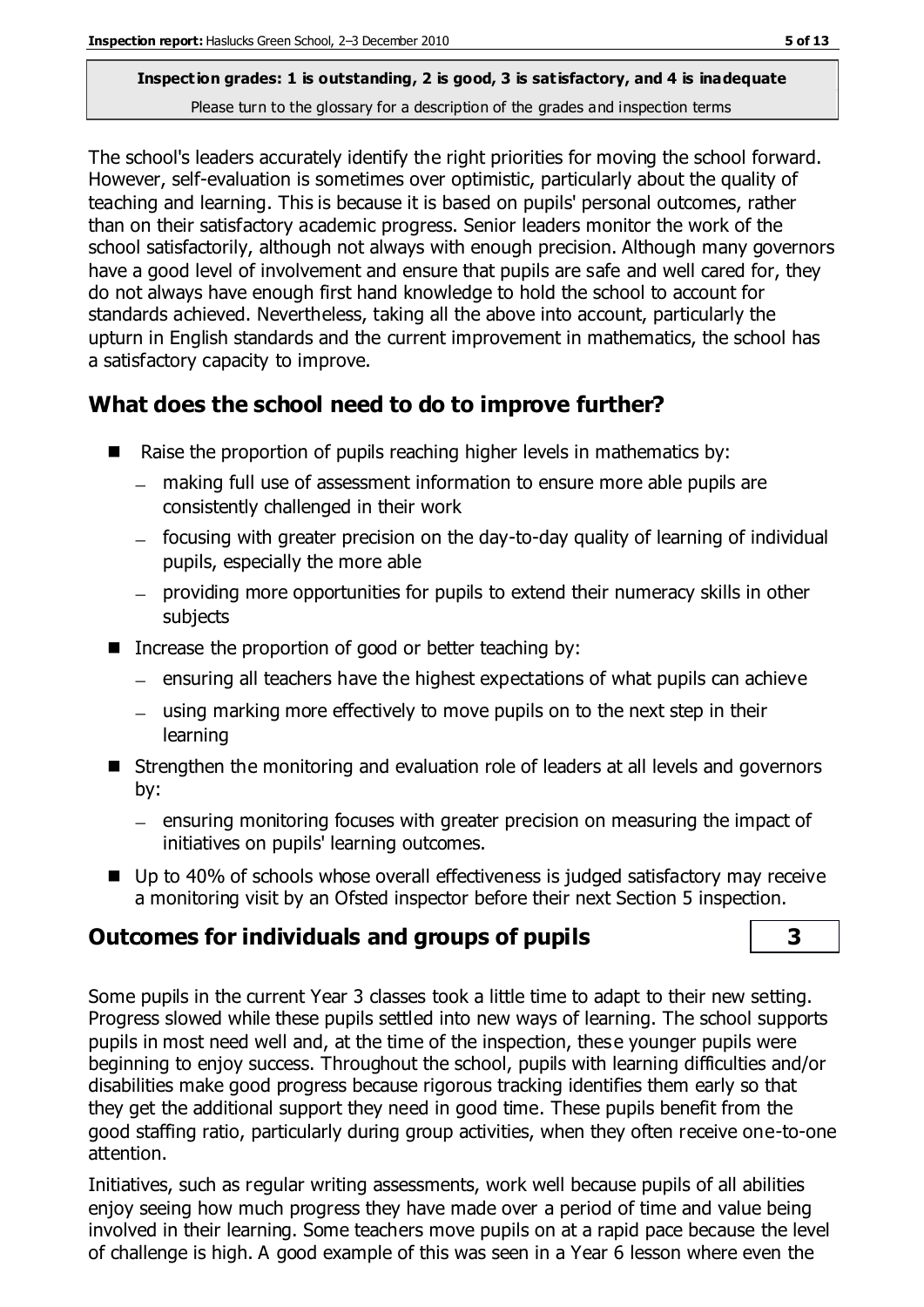# **Inspection grades: 1 is outstanding, 2 is good, 3 is satisfactory, and 4 is inadequate**

Please turn to the glossary for a description of the grades and inspection terms

most-able mathematician was challenged by the 'Maths Detective' problem solving activities. Pupils relished the opportunity to extend their learning and many came up with truly amazing solutions. It was a thoroughly enjoyable, high quality learning experience.

Pupils have a good understanding of how to keep safe. Most behave very well in lessons but one or two do not behave as well at other times. Pupils' good contribution to the school and wider community is demonstrated well by the involvement of the school council and other pupils in organising numerous activities themselves. They recognise that there are others less fortunate than themselves and regularly raise money for many good causes. Spiritual, moral, social and cultural development is satisfactory. Opportunities to develop pupils' creative and artistic talents are good and greatly enhance pupils' cultural development. However, not all pupils are sufficiently well-prepared for life in a multicultural society.

| Pupils' achievement and the extent to which they enjoy their learning                 | 3                       |
|---------------------------------------------------------------------------------------|-------------------------|
| Taking into account:                                                                  | $\mathcal{P}$           |
| Pupils' attainment <sup>1</sup>                                                       |                         |
| The quality of pupils' learning and their progress                                    | 3                       |
| The quality of learning for pupils with special educational needs and/or disabilities | $\mathcal{P}$           |
| and their progress                                                                    |                         |
| The extent to which pupils feel safe                                                  | $\overline{2}$          |
| Pupils' behaviour                                                                     | $\mathbf{2}$            |
| The extent to which pupils adopt healthy lifestyles                                   | $\overline{\mathbf{2}}$ |
| The extent to which pupils contribute to the school and wider community               | $\overline{2}$          |
| The extent to which pupils develop workplace and other skills that will contribute to |                         |
| their future economic well-being                                                      | 2                       |
| Taking into account:                                                                  | 1                       |
| Pupils' attendance <sup>1</sup>                                                       |                         |
| The extent of pupils' spiritual, moral, social and cultural development               | з                       |

These are the grades for pupils' outcomes

<sup>1</sup> The grades for attainment and attendance are: 1 is high; 2 is above average; 3 is broadly average; and 4 is low

## **How effective is the provision?**

Lessons throughout the school are enjoyable and teachers and support staff always try to respond to pupils' needs. Teachers use interactive whiteboards well to capture pupils' interest. Planning is often detailed but does not always pay sufficient attention to ensuring activities are sufficiently challenging. Teachers set appropriate individual targets so that pupils of different abilities know what they personally are trying to achieve. However, pupils do not always know how to move to the next step as soon as they are ready. This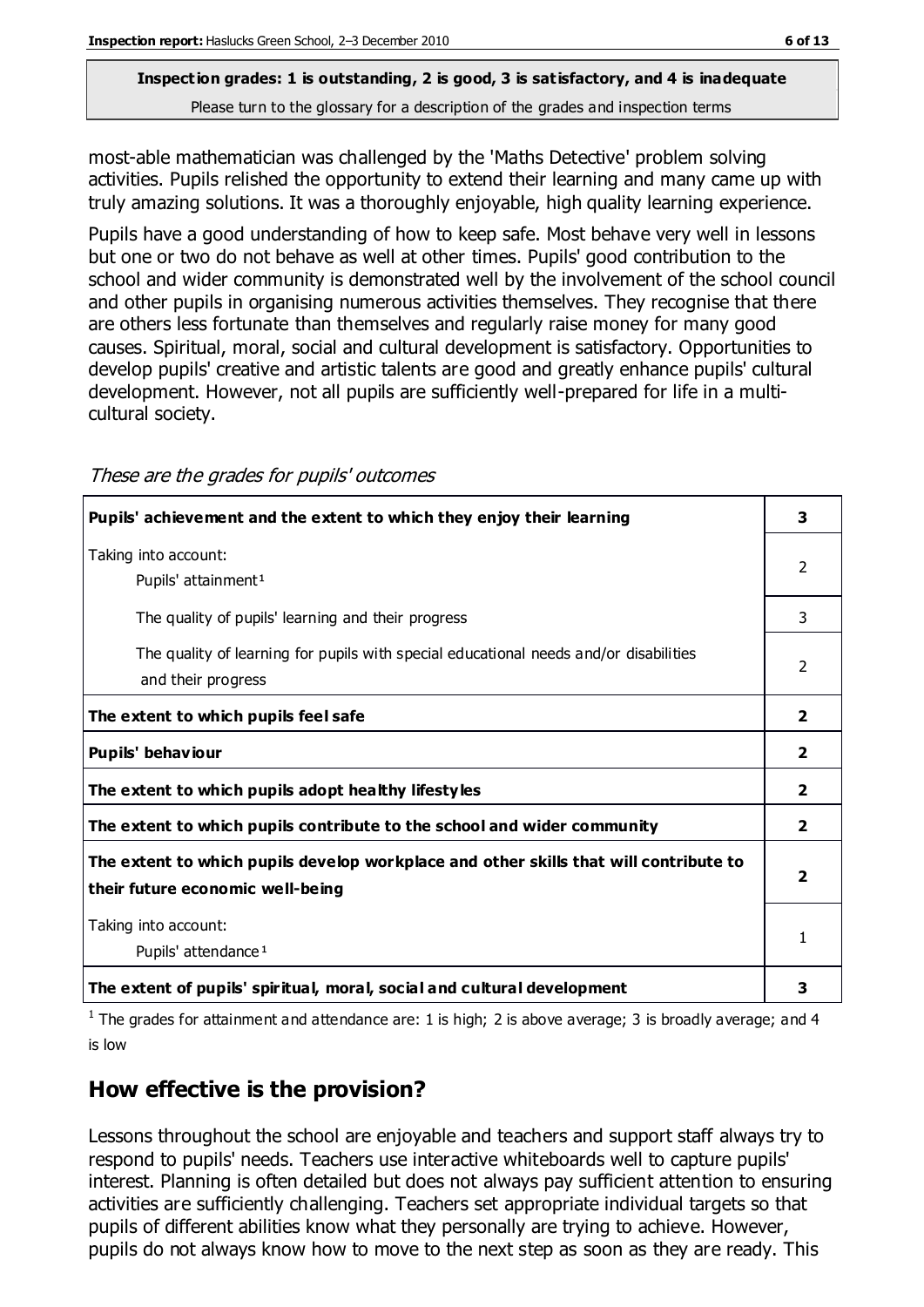**Inspection grades: 1 is outstanding, 2 is good, 3 is satisfactory, and 4 is inadequate** Please turn to the glossary for a description of the grades and inspection terms

lack of clarity is partly why progress for some pupils, particularly the more able, sometimes slows.

The school carefully thinks through adaptations to its curriculum in order to meet the needs of pupils. It succeeds in motivating boys through its choice of topics. Themed activities such as 'arts week' and, as observed during the inspection, Mehndi painting successfully bring the curriculum alive. Pupils greatly appreciate the opportunities on offer, such as the chance to learn to play a brass instrument. The school makes very effective use of its 'Forest School' facilities. Together with numerous other innovations, such as its commitment to Eco awareness, these greatly enhance pupils' enjoyment of learning.

High levels of commitment to welfare ensure that pupils are happy in school. Pastoral care is an important part of the school's work. Adults know their pupils well and relationships are strong. Good quality transfer arrangements ensure that pupils are soundly prepared for the next stage of their education.

These are the grades for the quality of provision

| The quality of teaching                                                                                    |  |
|------------------------------------------------------------------------------------------------------------|--|
| Taking into account:<br>The use of assessment to support learning                                          |  |
| The extent to which the curriculum meets pupils' needs, including, where relevant,<br>through partnerships |  |
| The effectiveness of care, guidance and support                                                            |  |

## **How effective are leadership and management?**

The senior leadership team successfully instils the drive and ambition needed to improve school performance. The addition of strong subject leaders for literacy and numeracy has strengthened the school's ability to raise performance. Although there is detailed monitoring and tracking of the children, there needs to be a more focused approach to improve the consistency and quality of teaching to ensure good learning outcomes for all groups of pupils. School development planning accurately identifies areas in most need of improvement and is an effective working document. This structure for development is underpinned by a far more precise data analysis than in the past.

The school promotes equality of opportunity satisfactorily but, until recently, has missed some opportunities to focus on the needs of more-able pupils. It is strongly inclusive and values each pupil as an individual. Pupils are made aware of the need to tackle discrimination through their strong sporting links and their good relationships with partner schools. Safeguarding procedures are of good quality and the school's child protection training, in particular, is of high quality. The school promotes community cohesion satisfactorily. It ensures pupils have an adequate understanding of other faiths and ways of life. Links with other schools and communities where pupils come from different backgrounds are in their infancy.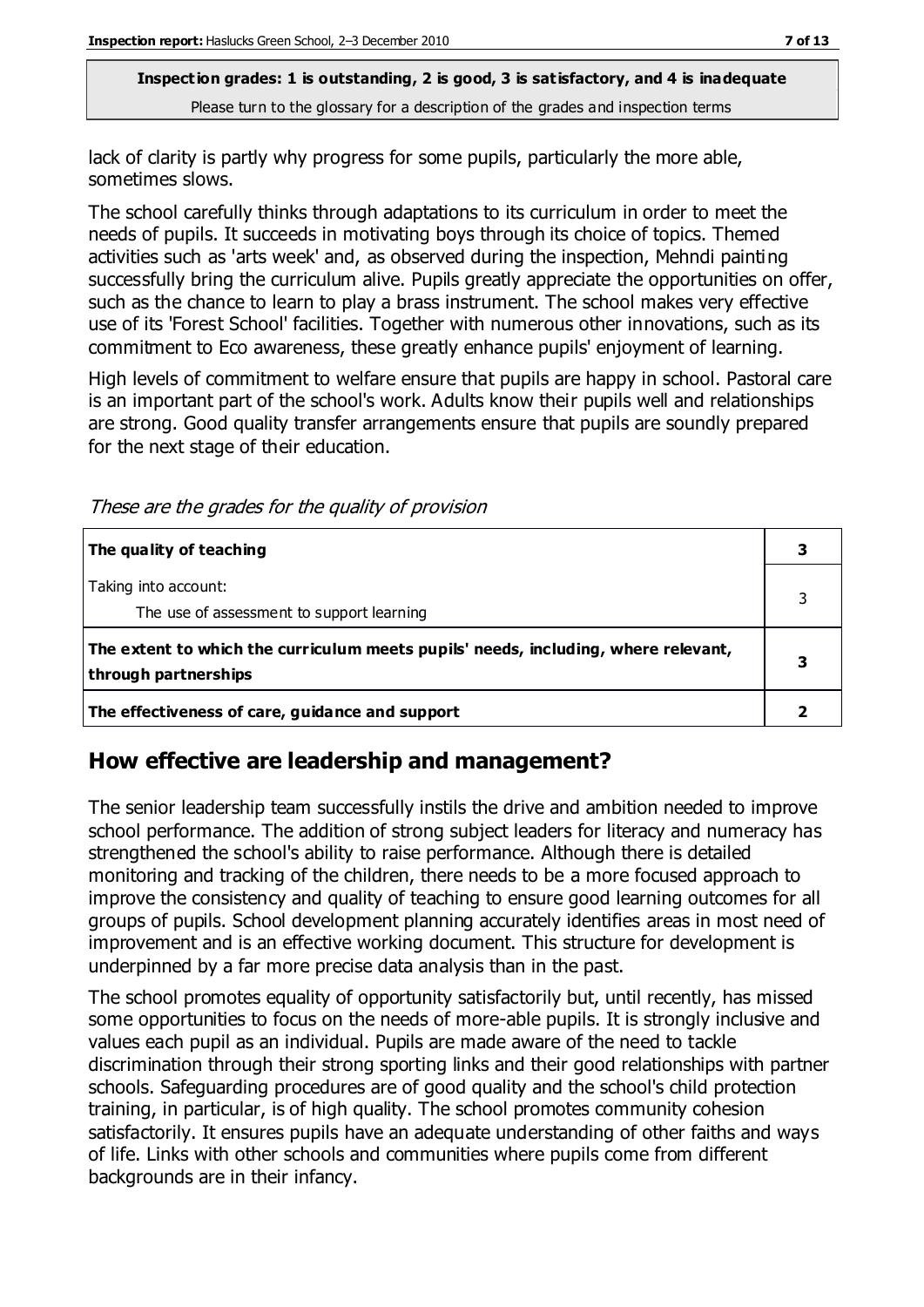**Inspection grades: 1 is outstanding, 2 is good, 3 is satisfactory, and 4 is inadequate**

Please turn to the glossary for a description of the grades and inspection terms

These are the grades for leadership and management

| The effectiveness of leadership and management in embedding ambition and driving<br>improvement                                                                  |                         |
|------------------------------------------------------------------------------------------------------------------------------------------------------------------|-------------------------|
| Taking into account:<br>The leadership and management of teaching and learning                                                                                   | 3                       |
| The effectiveness of the governing body in challenging and supporting the<br>school so that weaknesses are tackled decisively and statutory responsibilities met | 3                       |
| The effectiveness of the school's engagement with parents and carers                                                                                             | 3                       |
| The effectiveness of partnerships in promoting learning and well-being                                                                                           | $\overline{\mathbf{2}}$ |
| The effectiveness with which the school promotes equality of opportunity and tackles<br>discrimination                                                           | 3                       |
| The effectiveness of safeguarding procedures                                                                                                                     | 2                       |
| The effectiveness with which the school promotes community cohesion                                                                                              |                         |
| The effectiveness with which the school deploys resources to achieve value for money                                                                             | 3                       |

## **Views of parents and carers**

Parents and carers who responded to the questionnaire are positive and supportive of the school. Most confirm that their children enjoy school, that they feel safe and are well prepared for secondary education. However, a small number of parents expressed concerns about how the school deals with unacceptable behaviour, how well it helps parents to support their child's learning and takes account of their suggestions and concerns. The inspection team followed up the concerns raised. They found that behaviour in lessons was good but that a few pupils did not behave as well at other times. The school was aware that communication with parents, particularly about their child's progress, while improving, needed further development.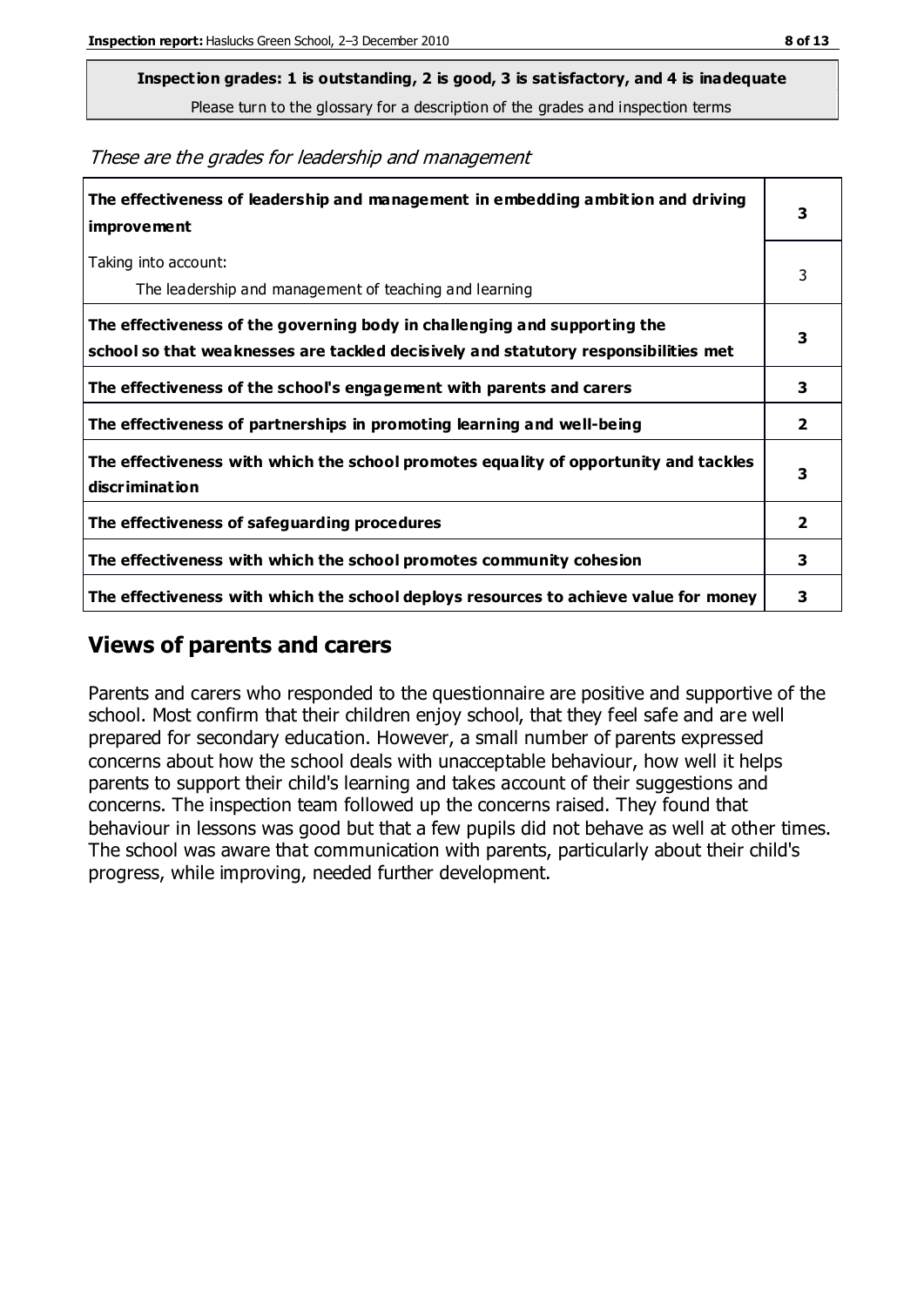#### **Responses from parents and carers to Ofsted's questionnaire**

Ofsted invited all the registered parents and carers of pupils registered at Haslucks Green School to complete a questionnaire about their views of the school.

In the questionnaire, parents and carers were asked to record how strongly they agreed with 13 statements about the school. The inspection team received 76 completed questionnaires by the end of the on-site inspection. In total, there are 240 pupils registered at the school.

| <b>Statements</b>                                                                                                                                                                                                                                       | <b>Strongly</b><br>agree |               | <b>Agree</b> |               | <b>Disagree</b> |                | <b>Strongly</b><br>disagree |              |
|---------------------------------------------------------------------------------------------------------------------------------------------------------------------------------------------------------------------------------------------------------|--------------------------|---------------|--------------|---------------|-----------------|----------------|-----------------------------|--------------|
|                                                                                                                                                                                                                                                         | <b>Total</b>             | $\frac{0}{0}$ | <b>Total</b> | $\frac{0}{0}$ | <b>Total</b>    | $\frac{0}{0}$  | <b>Total</b>                | %            |
| My child enjoys school                                                                                                                                                                                                                                  | 36                       | 47            | 36           | 47            | 4               | 5              | $\mathbf 0$                 | $\mathbf 0$  |
| The school keeps my child<br>safe                                                                                                                                                                                                                       | 29                       | 38            | 43           | 57            | 3               | 4              | $\mathbf 0$                 | $\mathbf 0$  |
| My school informs me about<br>my child's progress                                                                                                                                                                                                       | 16                       | 21            | 50           | 66            | 7               | 9              | $\mathbf 0$                 | $\mathbf 0$  |
| My child is making enough<br>progress at this school                                                                                                                                                                                                    | 19                       | 25            | 45           | 59            | 4               | 5              | $\mathbf 0$                 | $\mathbf 0$  |
| The teaching is good at this<br>school                                                                                                                                                                                                                  | 20                       | 26            | 45           | 59            | 3               | $\overline{4}$ | $\mathbf 0$                 | $\mathbf 0$  |
| The school helps me to<br>support my child's learning                                                                                                                                                                                                   | 22                       | 29            | 38           | 50            | 8               | 11             | 1                           | $\mathbf{1}$ |
| The school helps my child to<br>have a healthy lifestyle                                                                                                                                                                                                | 21                       | 28            | 50           | 66            | 5               | $\overline{7}$ | $\mathbf 0$                 | $\mathbf 0$  |
| The school makes sure that<br>my child is well prepared for<br>the future (for example<br>changing year group,<br>changing school, and for<br>children who are finishing<br>school, entering further or<br>higher education, or entering<br>employment) | 23                       | 30            | 41           | 54            | $\overline{2}$  | 3              | $\mathbf 0$                 | $\mathbf 0$  |
| The school meets my child's<br>particular needs                                                                                                                                                                                                         | 18                       | 24            | 48           | 63            | 3               | $\overline{2}$ | 1                           | 1            |
| The school deals effectively<br>with unacceptable behaviour                                                                                                                                                                                             | 13                       | 17            | 42           | 55            | 10              | 13             | 3                           | 4            |
| The school takes account of<br>my suggestions and concerns                                                                                                                                                                                              | 15                       | 20            | 41           | 54            | 12              | 16             | 1                           | 1            |
| The school is led and<br>managed effectively                                                                                                                                                                                                            | 14                       | 18            | 48           | 63            | 8               | 11             | $\mathbf{1}$                | $\mathbf{1}$ |
| Overall, I am happy with my<br>child's experience at this<br>school                                                                                                                                                                                     | 21                       | 28            | 45           | 59            | 5               | $\overline{7}$ | $\mathbf 0$                 | $\mathbf 0$  |

The table above summarises the responses that parents and carers made to each statement. The percentages indicate the proportion of parents and carers giving that response out of the total number of completed questionnaires. Where one or more parents and carers chose not to answer a particular question, the percentages will not add up to 100%.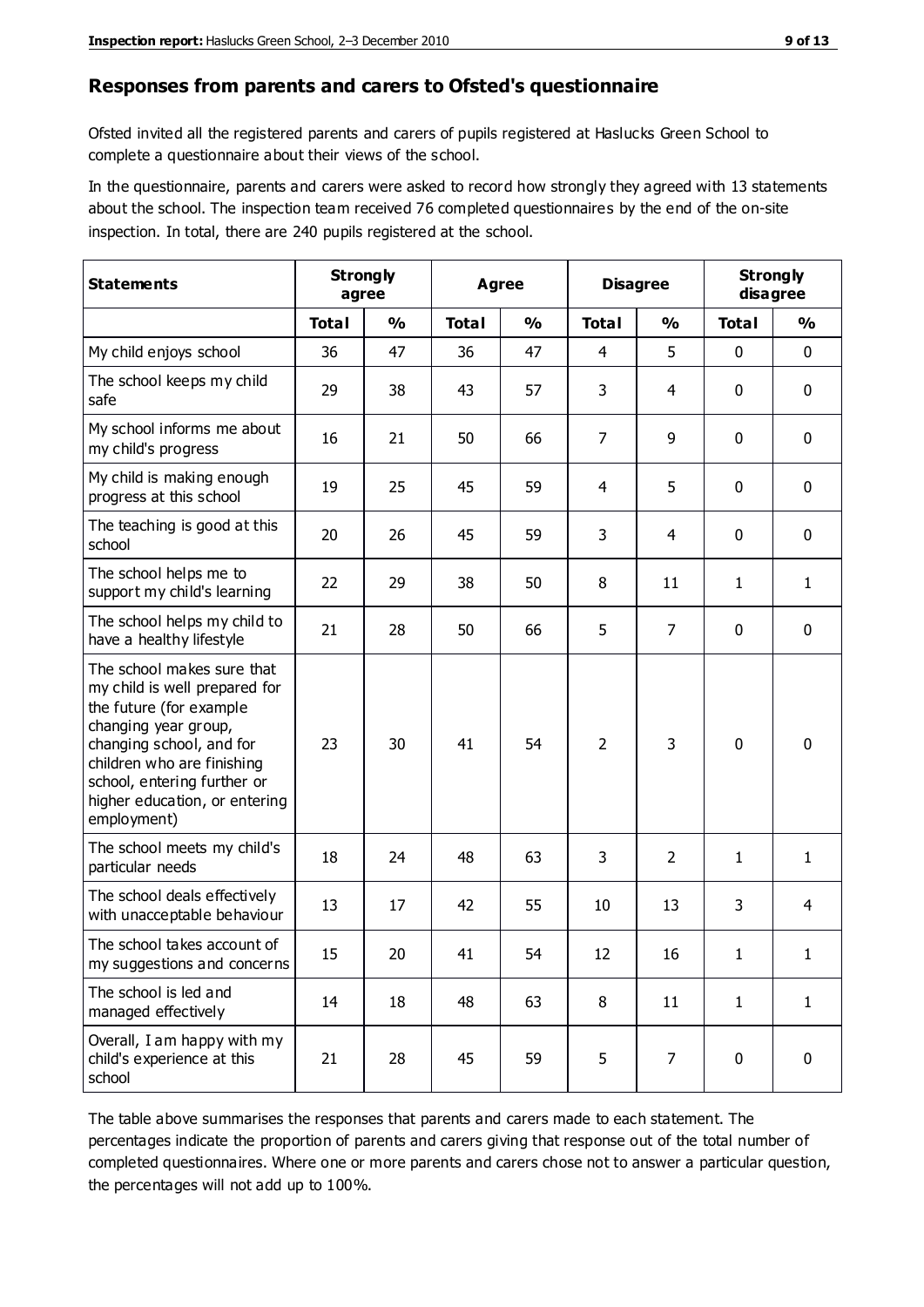## **Glossary**

| Grade   | <b>Judgement</b> | <b>Description</b>                                                                                                                                                                                                            |
|---------|------------------|-------------------------------------------------------------------------------------------------------------------------------------------------------------------------------------------------------------------------------|
| Grade 1 | Outstanding      | These features are highly effective. An outstanding school<br>provides exceptionally well for all its pupils' needs.                                                                                                          |
| Grade 2 | Good             | These are very positive features of a school. A school that<br>is good is serving its pupils well.                                                                                                                            |
| Grade 3 | Satisfactory     | These features are of reasonable quality. A satisfactory<br>school is providing adequately for its pupils.                                                                                                                    |
| Grade 4 | Inadequate       | These features are not of an acceptable standard. An<br>inadequate school needs to make significant improvement<br>in order to meet the needs of its pupils. Ofsted inspectors<br>will make further visits until it improves. |

#### **What inspection judgements mean**

#### **Overall effectiveness of schools**

|                       | Overall effectiveness judgement (percentage of schools) |      |                     |                   |
|-----------------------|---------------------------------------------------------|------|---------------------|-------------------|
| <b>Type of school</b> | <b>Outstanding</b>                                      | Good | <b>Satisfactory</b> | <b>Inadequate</b> |
| Nursery schools       | 58                                                      | 36   | 4                   | 2                 |
| Primary schools       | 8                                                       | 43   | 40                  | 9                 |
| Secondary schools     | 10                                                      | 35   | 42                  | 13                |
| Sixth forms           | 13                                                      | 39   | 45                  | 3                 |
| Special schools       | 33                                                      | 42   | 20                  | 4                 |
| Pupil referral units  | 18                                                      | 40   | 29                  | 12                |
| All schools           | 11                                                      | 42   | 38                  | 9                 |

New school inspection arrangements were introduced on 1 September 2009. This means that inspectors now make some additional judgements that were not made previously.

The data in the table above are for the period 1 September 2009 to 31 March 2010 and are the most recently published data available (see **[www.ofsted.gov.uk](http://www.ofsted.gov.uk/)**). Please note that the sample of schools inspected during the autumn and spring terms 2009/10 was not representative of all schools nationally, as weaker schools are inspected more frequently than good or outstanding schools.

Percentages are rounded and do not always add exactly to 100. Secondary school figures include those that have sixth forms, and sixth form figures include only the data specifically for sixth form inspection judgements.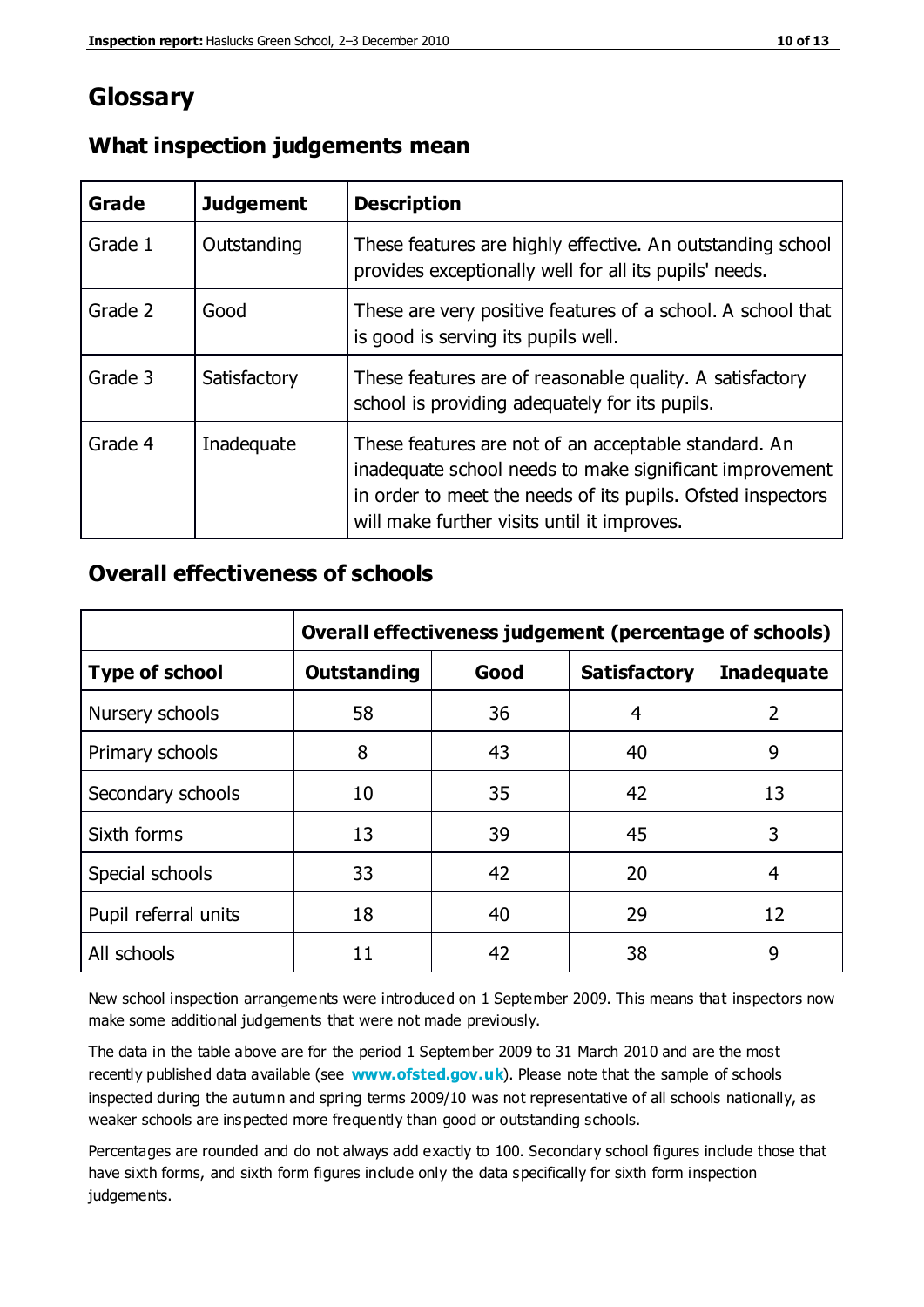## **Common terminology used by inspectors**

| Achievement:                  | the progress and success of a pupil in their learning,<br>development or training.                                                                                                                                                          |  |  |
|-------------------------------|---------------------------------------------------------------------------------------------------------------------------------------------------------------------------------------------------------------------------------------------|--|--|
| Attainment:                   | the standard of the pupils' work shown by test and<br>examination results and in lessons.                                                                                                                                                   |  |  |
| Capacity to improve:          | the proven ability of the school to continue<br>improving. Inspectors base this judgement on what<br>the school has accomplished so far and on the quality<br>of its systems to maintain improvement.                                       |  |  |
| Leadership and management:    | the contribution of all the staff with responsibilities,<br>not just the headteacher, to identifying priorities,<br>directing and motivating staff and running the school.                                                                  |  |  |
| Learning:                     | how well pupils acquire knowledge, develop their<br>understanding, learn and practise skills and are<br>developing their competence as learners.                                                                                            |  |  |
| <b>Overall effectiveness:</b> | inspectors form a judgement on a school's overall<br>effectiveness based on the findings from their<br>inspection of the school. The following judgements,<br>in particular, influence what the overall effectiveness<br>judgement will be. |  |  |
|                               | The school's capacity for sustained<br>improvement.                                                                                                                                                                                         |  |  |
|                               | Outcomes for individuals and groups of pupils.                                                                                                                                                                                              |  |  |
|                               | The quality of teaching.                                                                                                                                                                                                                    |  |  |
|                               | The extent to which the curriculum meets<br>pupils' needs, including, where relevant,<br>through partnerships.                                                                                                                              |  |  |
|                               | The effectiveness of care, guidance and<br>support.                                                                                                                                                                                         |  |  |
| Progress:                     | the rate at which pupils are learning in lessons and<br>over longer periods of time. It is often measured by<br>comparing the pupils' attainment at the end of a key                                                                        |  |  |

stage with their attainment when they started.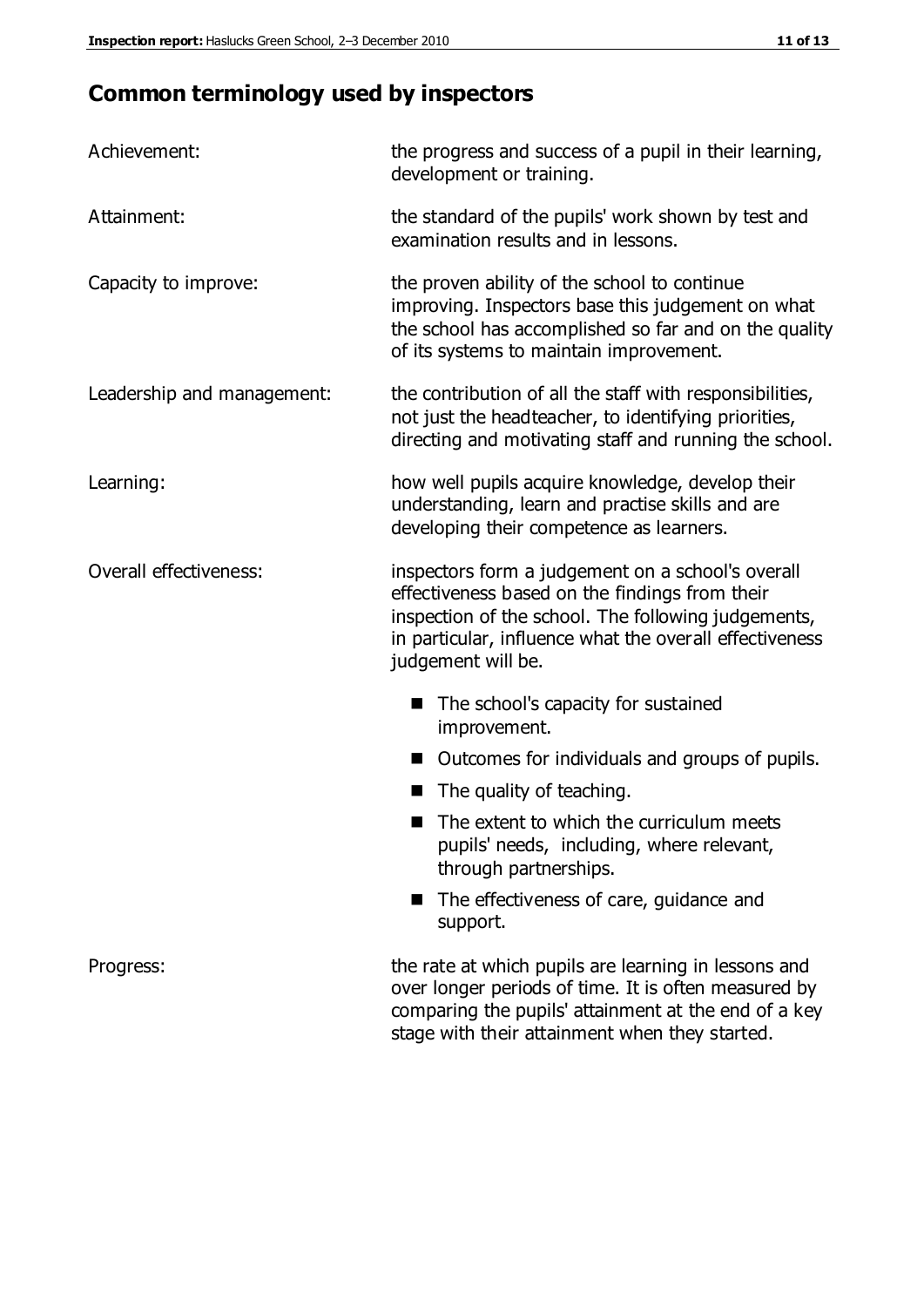#### **This letter is provided for the school, parents and carers to share with their children. It describes Ofsted's main findings from the inspection of their school.**

6 December 2010

#### Dear Pupils

#### **Inspection of Haslucks Green School, Solihull, B90 2EJ**

Thank you for looking after us so well when we visited your school. We found you helpful and friendly. Your attendance is excellent because you really enjoy coming to school. You say that you feel safe in school and you know how important it is to eat healthily and keep fit. We really liked talking to some of you about your work and looking at all the different things you have done this term.

You go to a satisfactory school. There are many good things and these are some of things we liked most. We think your Forest School is quite special. Your teachers make learning fun and provide you with lots of exciting and interesting work. Those of you who get extra help to improve your work make good progress. Well done to you!

However, not everyone makes as much progress as they should, particularly those of you that find learning easier, especially in numeracy. We have asked those in charge and your teachers to help you by giving you harder work and making sure you get plenty of time to practise your numeracy skills as much as possible in other subjects. We have also asked your headteacher,with some of your teachers and governors, to check more carefully how quickly you are learning.

You will want to help your school to improve by keeping up that excellent attendance and always trying to do your best.

My best wishes to you all.

Yours sincerely

Kath Campbell

Lead inspector